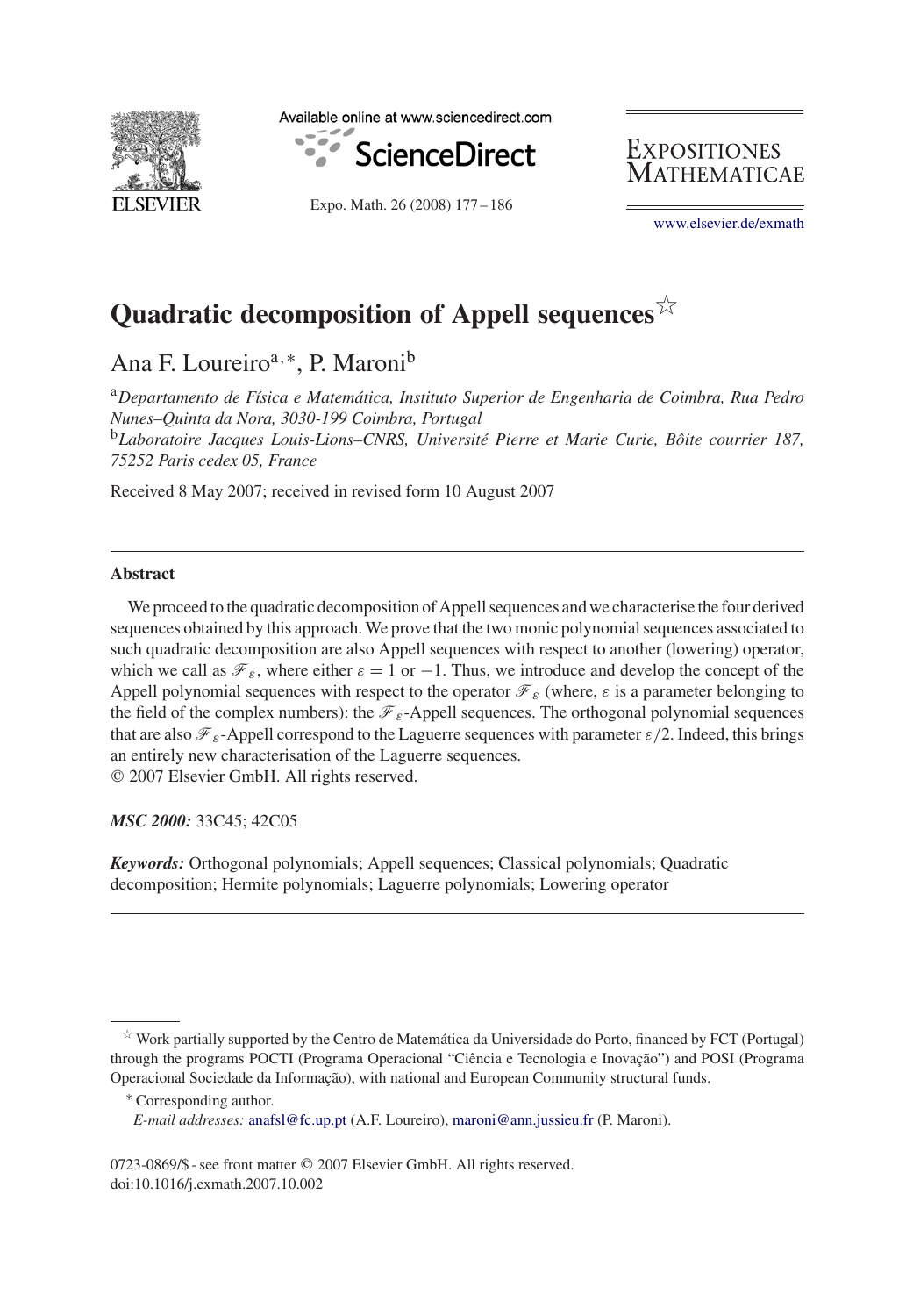#### **1. Preliminaries**

We denote by  $\mathscr P$  the vector space of the polynomials with coefficients in  $\mathbb C$  (the field of complex numbers) and by  $\mathcal{P}'$  its dual space, whose elements are *forms*. The action of  $u \in \mathcal{P}$  on  $f \in \mathcal{P}$  is denoted as  $\langle u, f \rangle$ . In particular, we denote by  $(u)_n := \langle u, x^n \rangle, n \ge 0$ <br>the moments of u Recall that a linear operator  $T : \mathcal{P} \rightarrow \mathcal{P}$  has a transpose  $T : \mathcal{P}' \rightarrow \mathcal{P}'$ the moments of *u*. Recall that a linear operator  $T : \mathcal{P} \to \mathcal{P}$  has a transpose  ${}^{t}T : \mathcal{P}' \to \mathcal{P}'$ <br>defined by defined by

$$
\langle^{t}T(u), f\rangle = \langle u, T(f)\rangle, \quad u \in \mathcal{P}', \ f \in \mathcal{P}.
$$
\n(1.1)

For example, for any form *u*, any polynomial *g*, let  $Du = u'$  and *gu* be the forms defined as usually

$$
\langle u', f \rangle := -\langle u, f' \rangle, \quad \langle gu, f \rangle := \langle u, gf \rangle,
$$

where  $D$  is the differential operator. Thus, the differentiation operator  $D$  on forms is minus the transpose of the differentiation operator *D* on polynomials.

By PS we mean a sequence of polynomials  ${B_n}_{n \geq 0}$  such that deg  $B_n = n, n \geq 0$ . When any polynomial  $B_n$ ,  $n \ge 0$ , is monic (that is,  $B_n(x) = x^n + b_n(x)$ , with deg  $b_n \le n-1$  when  $n \ge 1$ ), then we will call it a monic polynomial sequence (MPS). [8.9] The dual sequence  $n \ge 1$ ), then we will call it a *monic polynomial sequence* (MPS), [8,9]. The dual sequence  $\{u_k\}_{k \ge 0}$  of a MPS  $\{R_k\}_{k \ge 0}$  is defined by  $\{u_k, R_k\}_{k \ge 0}$ ,  $n, k \ge 0$  where  $\delta_{k \ge 0}$  ${u_n}_{n\geqslant 0}$ ,  $u_n \in \mathcal{P}'$ , of a MPS  ${B_n}_{n\geqslant 0}$  is defined by  $\langle u_n, B_k \rangle = \delta_{n,k}, n, k \geqslant 0$ , where  $\delta$ denotes the Kronecker symbol. We will denote as  ${B_n^{[1]}}_{n \geq 0}$  the MPS obtained from a given MPS by a single differentiation  $B_n^{[1]}(x) := 1/(n+1)B'_{n+1}(x), n \ge 0$ .<br>The form u is called *regular* if we can associate with it a PS { $R_n$ }

The form *u* is called *regular* if we can associate with it a PS  ${B_n}_{n\geq 0}$  such that  $\langle u, B_n B_m \rangle = \delta$  with  $k \neq 0$  for all the integers  $n, m \geq 0$  is a Pressure BS  $IR$ ,  $\lambda_{\text{max}}$  is then said to  $k_n \delta_{n,m}$  with  $k_n \neq 0$ , for all the integers  $n, m \geq 0$ , [5,8,9]. The PS  ${B_n}_{n \geq 0}$  is then said to be orthogonal with respect to u. If u is a requier form we can assume that the system be orthogonal with respect to  $u$ . If  $u$  is a regular form we can assume that the system (of orthogonal polynomials) is monic. Then there exists a dual sequence  $\{u_n\}_{n\geq 0}$  and the original form u is proportional to us. Furthermore, we have original form  $u$  is proportional to  $u<sub>0</sub>$ . Furthermore, we have

$$
u_n = (\langle u_0, B_n^2 \rangle)^{-1} B_n u_0, \quad n \ge 0.
$$
 (1.2)

The sequence  ${B_n}_{n\geq 0}$  is then called a *monic orthogonal polynomial sequence* (MOPS) and it fulfils the second-order recurrence relation given by

$$
B_0(x) = 1, \quad B_1(x) = x - \beta_0,\tag{1.3}
$$

$$
B_{n+2}(x) = (x - \beta_{n+1})B_{n+1}(x) - \gamma_{n+1}B_n(x), \quad n \ge 0.
$$
 (1.4)

with  $\beta_n = \langle u_0, x B_n^2 \rangle / \langle u_0, B_n^2 \rangle$  and  $\gamma_{n+1} = \langle u_0, B_{n+1}^2 \rangle / \langle u_0, B_n^2 \rangle \neq 0, n \ge 0$ .<br>When  $u \in \mathcal{P}'$  is regular, let  $\Phi$  be a polynomial such that  $\Phi u = 0$ , then

When  $u \in \mathcal{P}'$  is regular, let  $\Phi$  be a polynomial such that  $\Phi u = 0$ , then  $\Phi = 0$ , [\[9\].](#page-8-0) For  $a, b \in \mathbb{C}, a \neq 0$ , the affine function  $ax + b$  gives rise to an isomorphism  $T : \mathcal{P} \to \mathcal{P}$ defined by  $T(p)(x) = p(ax + b)$  for  $p \in \mathcal{P}$ , and the inverse operator  $T^{-1}$  is associated to the affine function  $x/a - b/a$ . If  ${B_n}_{n \ge 0}$ , is a MOPS with respect to the regular form *u*,<br>then  ${B_n}_{n \ge 0}$  (with  $\widetilde{B_n}(x) := a^{-n} P_n (ax + b)$ ) is a MOPS with respect to the regular form then  $\{\widetilde{B}_n\}_{n\geq 0}$  (with  $\widetilde{B}_n(x) := a^{-n} B_n(ax+b)$ ) is a MOPS with respect to the regular form  $\binom{n}{x}$  as is easily seen.

Whenever  ${B_n}_{n \geq 0}$  and  ${B_n^{[1]}}_{n \geq 0}$  are both orthogonal, we say that  ${B_n}_{n \geq 0}$  is a classical<br>we cell *Hermite Laquerre Bessel or Jacobi*) 15.6.91 Moreover if  ${B_n}$ , such a sorthogonal sequence (*Hermite*, *Laguerre*, *Bessel or Jacobi*), [5,6,9]. Moreover, if  ${B_n}_{n\geqslant 0}$  is orthogonal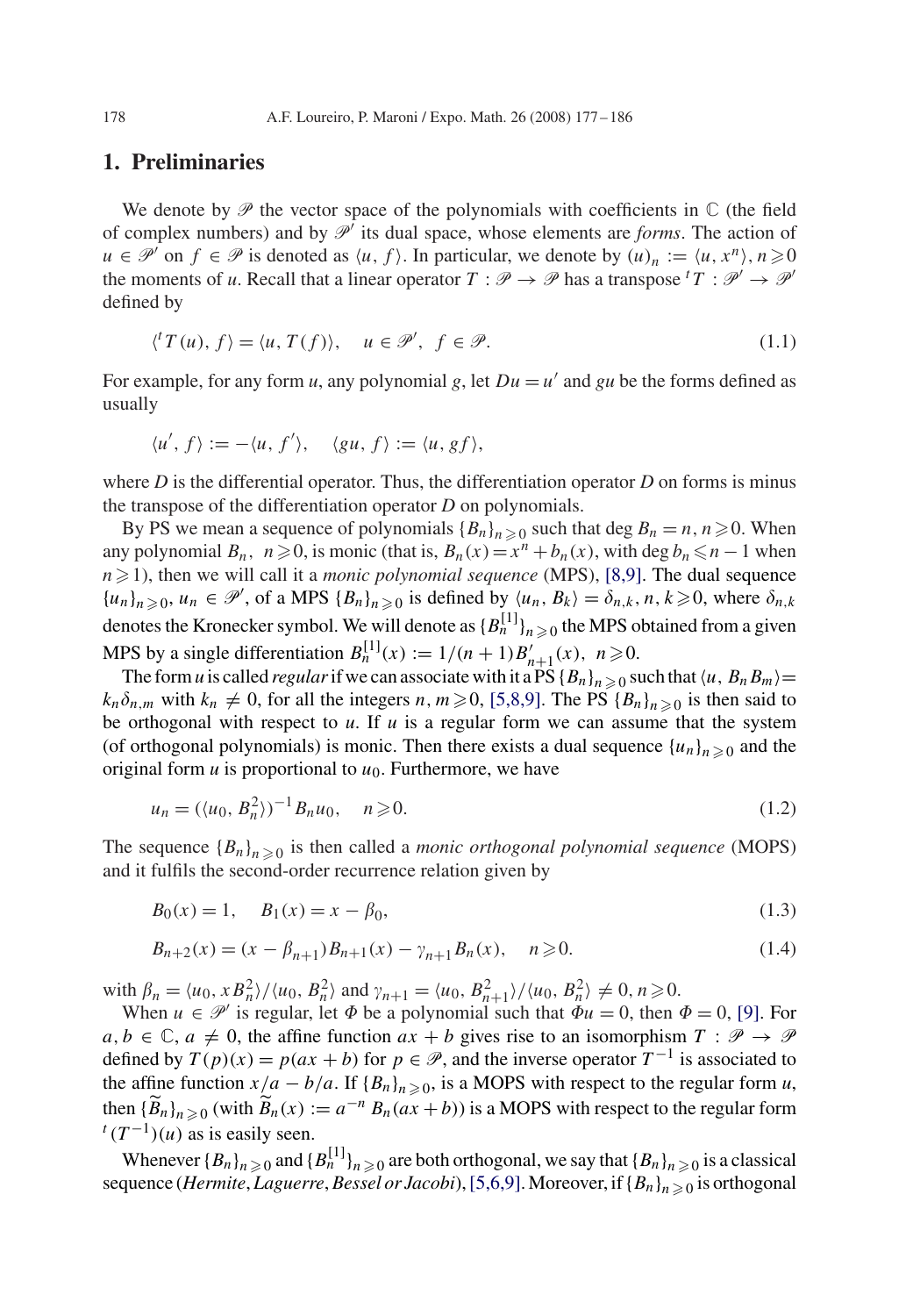with respect to  $u_0$  then there exists a monic polynomial  $\Phi$  with deg  $\Phi \leq 2$  and a polynomial  $\Psi$  with deg  $\Psi = 1$  such that [\[9\]](#page-8-0)

$$
D(\Phi u_0) + \Psi u_0 = 0.
$$

In this case we say that  $u_0$  is a classical form. In particular, a Laguerre form fulfils

$$
D(xu_0) + (x - \alpha - 1)u_0 = 0,\t\t(1.5)
$$

where  $\alpha \neq -(n+1), n \geq 0$ . When  $\Re(\alpha + 1) > 0$  one may write

$$
\langle u_0, f \rangle = \frac{1}{\Gamma(\alpha+1)} \int_0^{+\infty} e^{-x} x^{\alpha} f(x) \, \mathrm{d}x.
$$

#### **2. The quadratic decomposition of Appell sequences**

Our goal is to proceed to the quadratic decomposition of Appell sequences. Let us recall the following facts. An Appell sequence is a MPS {Bn}n-<sup>0</sup> such that <sup>B</sup>[1] <sup>n</sup> <sup>=</sup> Bn, n-0, [2,5,11]. Given a MPS  ${B_n}_{n\geq 0}$  it is always possible to associate with it two MPS  ${P_n}_{n\geq 0}$ <br>and  ${B_n}_{n\geq 0}$  and two sequences  ${A_n}_{n\geq 0}$  is a  ${B_n}_{n\geq 0}$  such that and  ${R_n}_{n\geq 0}$  and two sequences  ${a_n}_{n\geq 0}$ ,  ${b_n}_{n\geq 0}$  such that

$$
B_{2n}(x) = P_n(x^2) + x a_{n-1}(x^2), \quad n \ge 0,
$$
\n(2.6)

$$
B_{2n+1}(x) = b_n(x^2) + x R_n(x^2), \quad n \ge 0,
$$
\n(2.7)

where deg  $a_n \le n$ , deg  $b_n \le n$ ,  $n \ge 0$ ,  $a_{-1}(x) = 0$ , [5,7].<br>As a consequence a MPS  $\{R_1\}$ , is symmetric the

As a consequence, a MPS  ${B_n}_{n \ge 0}$  is symmetric, that is  $B_n(-x) = (-1)^n B_n(x)$ ,  $n \ge 0$ ,<br>and only if  $a_n(x) = b_n(x) = 0$ ,  $n > 0$ , [7,10] if and only if  $a_n(x) = b_n(x) = 0, n \ge 0, [7, 10].$ 

**Theorem 1.** *Consider the quadratic decomposition of a monic sequence*  ${B_n}_n \geq 0$  *as in*  $Fas$  (2.6)–(2.7) If  ${B_n}$  ), a is an Annell sequence, then the four associated sequences *Eqs.* (2.6)–(2.7). *If*  ${B_n}_{n \geq 0}$  *is an Appell sequence*, *then the four associated sequences*  ${P_n}_{n \geq 0}, {R_n}_{n \geq 0}, {a_n}_{n \geq 0}$  and  ${b_n}_{n \geq 0}$  are given by

$$
P_n(x) = \frac{1}{(n+1)(2n+1)} (\mathcal{F}_{-1} P_{n+1})(x), \quad n \ge 0,
$$
\n(2.8)

$$
R_n(x) = \frac{1}{(n+1)(2n+3)} (\mathcal{F}_1 R_{n+1})(x), \quad n \ge 0,
$$
\n(2.9)

$$
a_n(x) = \frac{1}{(n+2)(2n+3)} (\mathcal{F}_1 a_{n+1})(x), \quad n \ge 0,
$$
\n(2.10)

$$
b_n(x) = \frac{1}{(n+1)(2n+3)} (\mathcal{F}_{-1}b_{n+1})(x), \quad n \ge 0,
$$
\n(2.11)

*where the operator*  $\mathcal{F}_{\varepsilon}$  (*with*  $\varepsilon = 1$  *or*  $\varepsilon = -1$ ) *is given by* 

$$
\mathcal{F}_{\varepsilon} = 2\mathcal{F} + \varepsilon D \quad \text{with } \mathcal{F} = DxD. \tag{2.12}
$$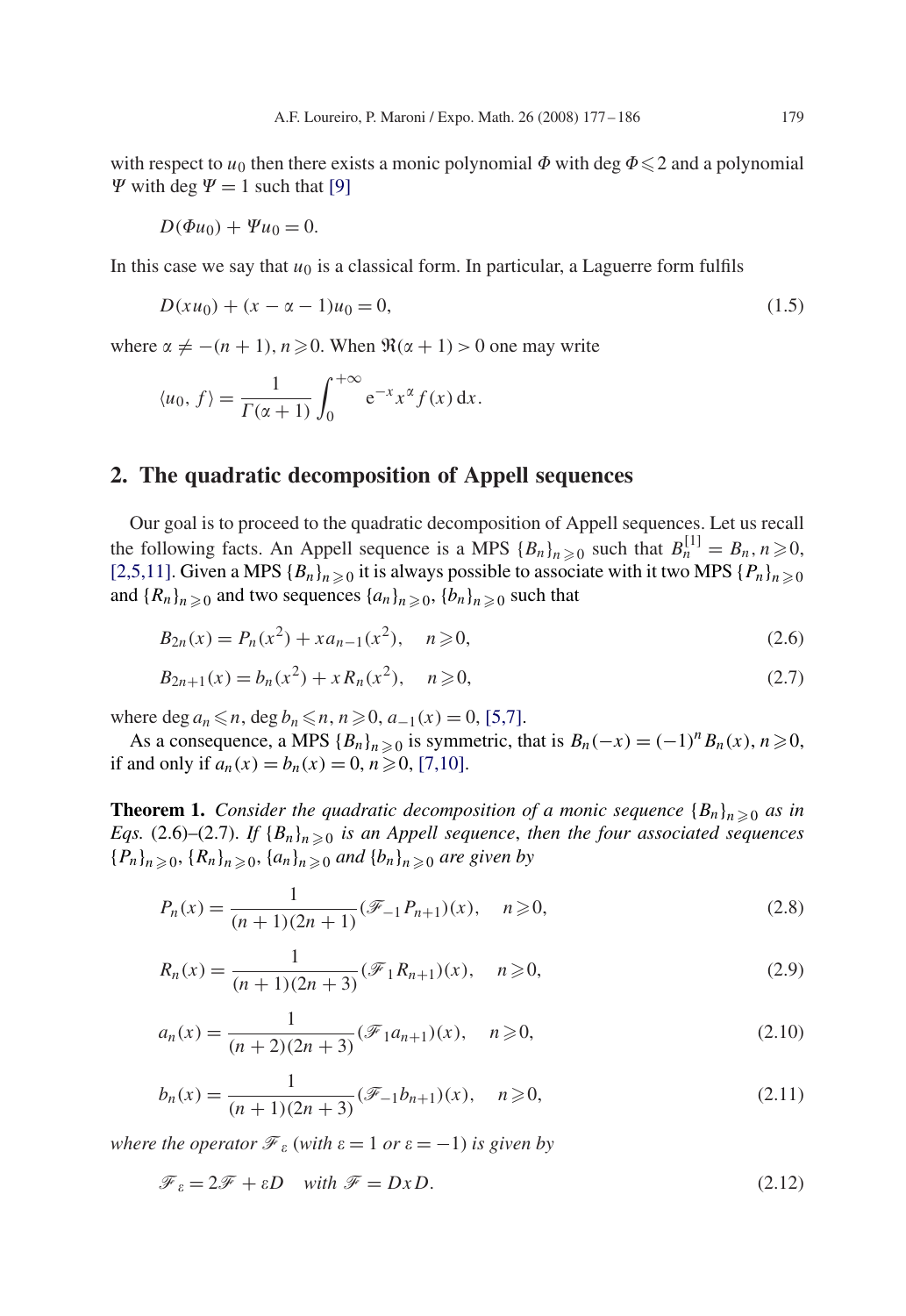**Proof.** Indeed, by differentiating (2.6) and (2.7) with *n* replaced by  $n + 1$ , then, under the assumption, we obtain

$$
(2n+2)\{b_n(x^2) + x R_n(x^2)\} = 2(n+1)x P_n^{[1]}(x^2) + a_n(x^2) + 2x^2 a'_n(x^2), \quad n \ge 0,
$$

$$
(2n+1)\{P_n(x^2) + xa_{n-1}(x^2)\} = 2x b'_n(x^2) + R_n(x^2) + 2nx^2 R_{n-1}^{[1]}(x^2), \quad n \ge 0,
$$

which consists of polynomials with only even or odd powers. As a result, we necessarily get

$$
P_n^{[1]}(x) = R_n(x), \quad n \ge 0,
$$
\n(2.13)

$$
(2n+1)P_n(x) = R_n(x) + 2nx R_{n-1}^{[1]}(x), \quad n \ge 0,
$$
\n(2.14)

$$
(2n+2)b_n(x) = a_n(x) + 2xa'_n(x), \quad n \ge 0,
$$
\n(2.15)

$$
(2n+1)a_{n-1}(x) = 2b'_n(x), \quad n \ge 0.
$$
\n(2.16)

In (2.14), making  $n \to n + 1$ , by differentiating on both sides and using (2.13), we obtain

$$
(n+1)(2n+3)R_n(x) = 2(xR'_{n+1}(x))' + R'_{n+1}(x), \quad n \ge 0.
$$
 (2.17)

On the other hand, we may express (2.14) only in terms of elements of  $\{P_n\}_{n\geq 0}$  and its derivatives by taking into consideration (2.13). Thus, we get derivatives, by taking into consideration (2.13). Thus, we get

$$
(n+1)(2n+1)P_n(x) = 2(xP'_{n+1}(x))' - P'_{n+1}(x), \quad n \ge 0.
$$
\n(2.18)

Hence, relations (2.17) and (2.18) may be respectively expressed as follows:

$$
R_n(x) = \frac{1}{(n+1)(2n+3)} (2DxD + D)R_{n+1}(x), \quad n \ge 0,
$$
\n(2.19)

and

$$
P_n(x) = \frac{1}{(n+1)(2n+1)} (2DxD - D) P_{n+1}(x), \quad n \ge 0.
$$
 (2.20)

In addition, we may express (2.15) only in terms depending on  $b_n$  and its derivatives by taking into account (2.16). Indeed, we obtain, in a simplified way,

$$
b_n(x) = \frac{1}{(n+1)(2n+3)} (2DxD - D)b_{n+1}(x), \quad n \ge 0.
$$
 (2.21)

From (2.16) and on account of (2.15), we get

$$
a_n(x) = \frac{1}{(n+2)(2n+3)} (2DxD + D)a_{n+1}(x), \quad n \ge 0. \qquad \Box \tag{2.22}
$$

**Proposition 2.** Let  ${B_n}_{n \geq 0}$  be an Appell sequence and let Eqs. (2.6)–(2.7) be its quadratic decomposition. Then either  ${B_n}$ ,  $\geq$  o is symmetric or there exists an integer  $n \geq 0$  such that decomposition. Then either  ${B_n}_{n\geqslant 0}$  is symmetric or there exists an integer  $p\!\geqslant\! 0$  such that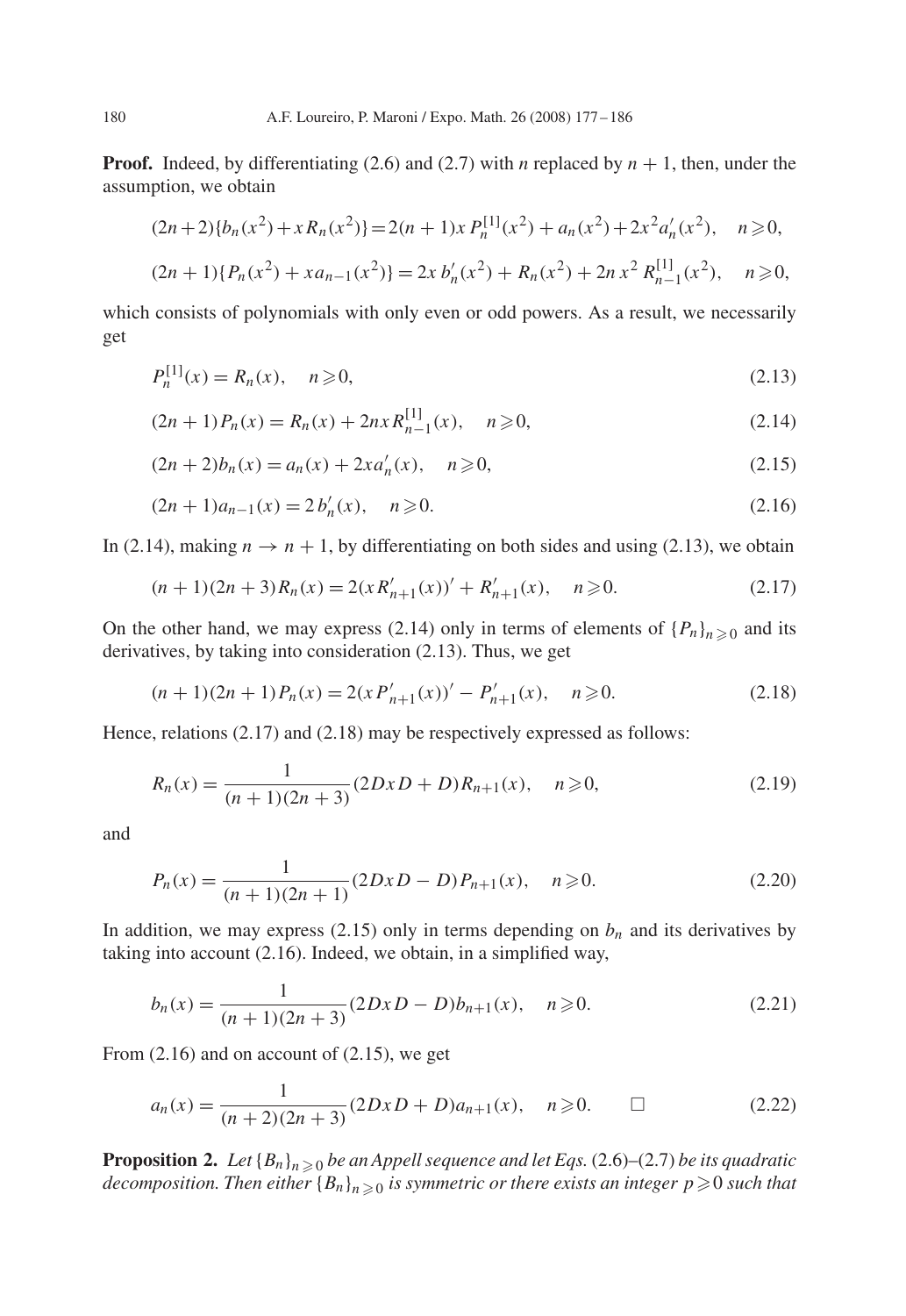$a_p(\cdot) \neq 0$  (*respectively*,  $b_p(\cdot) \neq 0$ ). In this case, we have

$$
a_n(x) = 0
$$
,  $b_n(x) = 0$ ,  $0 \le n \le p - 1$ , when  $p \ge 1$ , (2.23)

$$
a_{p+n}(x) = {n+p+1 \choose n} \frac{\left(p+\frac{3}{2}\right)_n}{\left(\frac{3}{2}\right)_n} a_p \widehat{a}_n(x), \quad n \ge 0,
$$
\n(2.24)

$$
b_{p+n}(x) = {n+p \choose n} \frac{\left(p+\frac{3}{2}\right)_n}{\left(\frac{1}{2}\right)_n} b_p \widehat{b}_n(x), \quad n \ge 0,
$$
\n(2.25)

*where*  $\widehat{a}_n$  *and*  $\widehat{b}_n$  *are two monic polynomials fulfilling* deg $\widehat{a}_n(x) = n$  *and* deg  $\widehat{b}_n(x) = n$ ,  $n \ge 0$ <br>*and the*  $(a) = a(a + 1)$   $(a + n - 1)$  *represents the Pochhammer symbol and the*  $(a)_n = a(a + 1) \dots (a + n - 1)$  *represents the Pochhammer symbol.* 

**Proof.** If  ${B_n}_{n \ge 0}$  is a symmetric sequence then  $a_n(\cdot) = 0$ ,  $n \ge 0$ , and also  $b_n(\cdot) = 0$ ,  $n \ge 0$ .<br>Reciprocally if  $a_n(\cdot) = 0$ ,  $n > 0$  (respectively  $b_n(\cdot) = 0$ ,  $n > 0$ ), then from (2.15)  $b_n(\cdot) = 0$ Reciprocally, if  $a_n(\cdot) = 0$ ,  $n \ge 0$  (respectively,  $b_n(\cdot) = 0$ ,  $n \ge 0$ ), then from (2.15)  $b_n(\cdot) = 0$ ,  $n > 0$  (respectively  $a_n(\cdot) = 0$ ,  $n > 0$  from (2.16)) 0,  $n \ge 0$  (respectively,  $a_n(\cdot) = 0$ ,  $n \ge 0$ , from (2.16)).<br>When  $\{R_n\}_{n \ge 0}$  is not a symmetric sequence left

When  ${B_n}_{n\geq 0}$  is not a symmetric sequence, let  $p\geq 0$  be the smallest integer such  $a_1(x) \neq 0$  and  $a_2(x) = 0$   $0 \leq n \leq n-1$  when  $n \geq 1$ . From (2.16) we have  $b_1(x) = 0$ that  $a_p(\cdot) \neq 0$  and  $a_n(\cdot) = 0, 0 \le n \le p - 1$  when  $p \ge 1$ . From (2.16), we have  $b_n(\cdot) =$ <br>constant  $0 \le n \le p$  and by virtue of (2.15),  $b_n(\cdot) = 0$  for  $0 \le n \le p - 1$ ,  $(2n + 2)b_n =$ constant,  $0 \leq n \leq p$  and by virtue of (2.15),  $b_n(\cdot) = 0$  for  $0 \leq n \leq p - 1$ ,  $(2p + 2)b_p =$  $a_p(x) + 2xa'_p(x)$ , which implies  $a_p(\cdot) = \text{constant} = a_p \neq 0$ . Thus,  $a_p = (2p + 2)b_p$ .<br>Proceeding by finite induction, then by taking into account (2.15)–(2.16), we ach

Proceeding by finite induction, then, by taking into account (2.15)–(2.16), we achieve the conclusion that deg(an+p) <sup>=</sup> n and deg(bn+p) <sup>=</sup> n, n-0. Therefore, we may consider two nonzero sequences  $\{\lambda_n\}_{n\geq 0}$  and  $\{\mu_n\}_{n\geq 0}$  such that

$$
a_{n+p}(x) = \lambda_n \widehat{a}_n(x),
$$
  
\n
$$
b_{n+p}(x) = \mu_n \widehat{b}_n(x), \quad n \ge 0,
$$

where  $\hat{a}_n(\cdot)$  and  $\hat{b}_n(\cdot)$  are two monic polynomials of degree  $n, n \ge 0$ ,  $\mu_0 = b_p$  and  $\lambda_0 = 2(n+1)b$ . Due to Eqs. (2.15)–(2.16) we deduce that  $2(p + 1)b_p$ . Due to Eqs. (2.15)–(2.16) we deduce that

$$
\lambda_n = {n+p+1 \choose n} \frac{\left(p+\frac{3}{2}\right)_n}{\left(\frac{3}{2}\right)_n} \lambda_0,
$$
  

$$
\mu_n = \frac{n+\frac{1}{2}}{n+p+1} \lambda_n, \quad n \ge 0,
$$

whence the result.  $\square$ 

Let us recall the definition of a so-called *lowering operator*. A linear mapping  $\mathcal{O}$  of  $\mathcal{P}$  into itself is called *lowering operator* when  $\mathcal{O}(1) = 0$  and  $\deg(\mathcal{O}(x^n)) = n - 1, n \ge 1$ . Clearly, *D*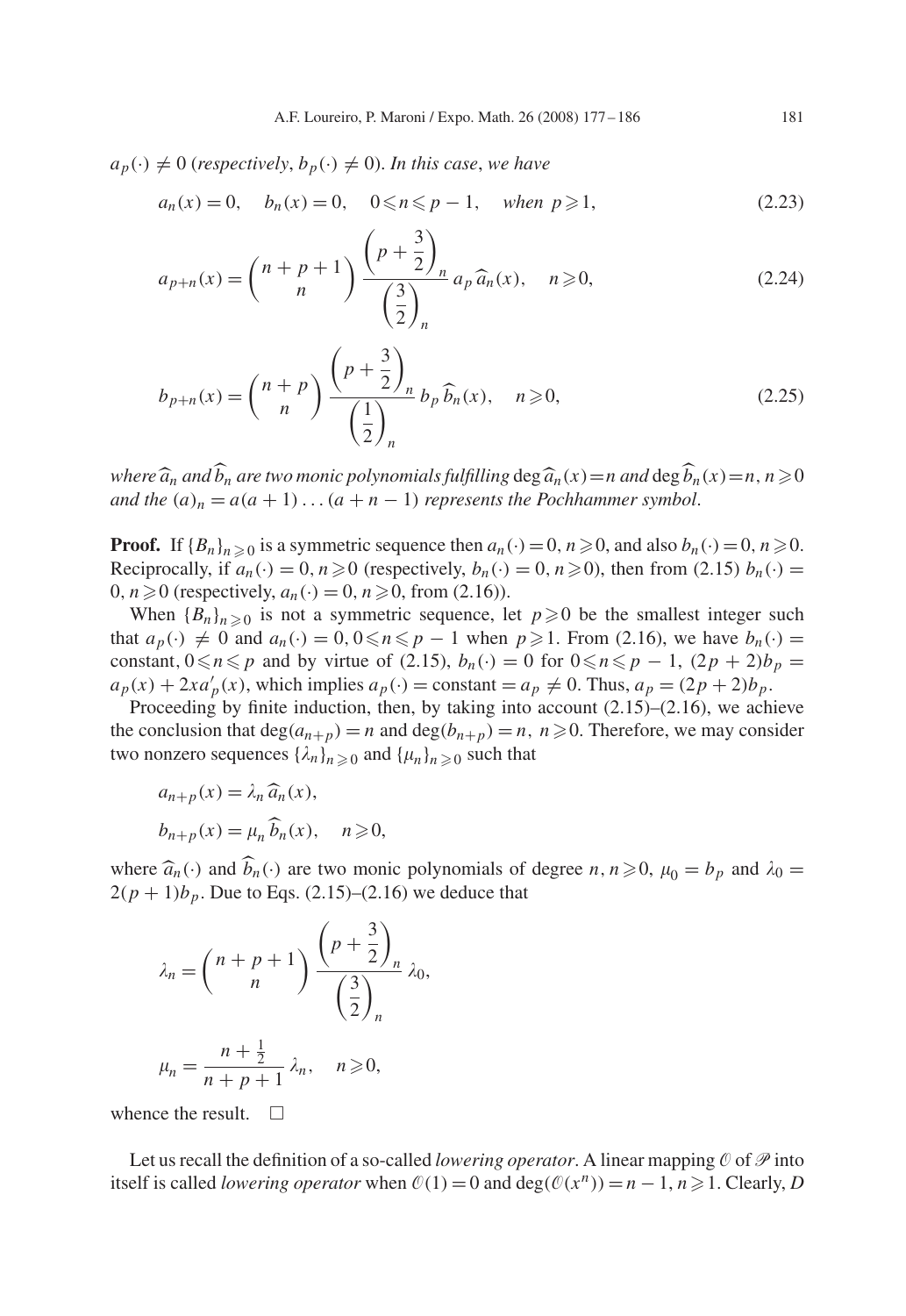and  $\mathcal{F}_{\varepsilon}$  satisfy these conditions, the latter for  $\varepsilon \neq -2, -4, \ldots$ . It is possible to introduce lowering operators reducing the degree by  $q \ge 2$ , but it is not useful here.<br>Now given a MBS (R) we construct the sequence  $[R^{[1]}(t, \mathcal{O})]$ 

Now, given a MPS  ${B_n}_{n \geq 0}$ , we construct the sequence  ${B_n}^{[1]}(\cdot; \mathcal{O})_{n \geq 0}$  defined by

$$
B_n^{[1]}(x; \mathcal{O}) = \rho_n(\mathcal{O}B_{n+1})(x), \quad n \ge 0,
$$
\n(2.26)

where  $\rho_n \in \mathbb{C} - \{0\}$ ,  $n \ge 0$ , is chosen for making  $B_n^{\{1\}}(x; \mathcal{O})$  monic. Thus, we have

$$
B_n^{[1]}(x; \mathcal{F}_\varepsilon) = \frac{1}{(n+1)(2(n+1)+\varepsilon)} (\mathcal{F}_\varepsilon B_{n+1})(x), \quad n \ge 0.
$$
 (2.27)

where  $\varepsilon \neq -2(n + 1)$ ,  $n \geq 0$ . Consequently, relations (2.8)–(2.9) become

$$
P_n(x) = P_n^{[1]}(x; \mathcal{F}_{-1}), \quad n \ge 0,
$$
  

$$
R_n(x) = R_n^{[1]}(x; \mathcal{F}_1), \quad n \ge 0.
$$

**Definition 3.** A MPS  ${B_n}_{n \geq 0}$  is called an  $\mathcal{O}$ -Appell sequence with respect to a lowering operator  $\mathcal{O}$  if  $B_n(\cdot) = B_n^{\{1\}}(\cdot, \mathcal{O})$  for all integers  $n \ge 0$ , [3,4].

After this definition, the Theorem 1 allows us to conclude that  $\{P_n\}_{n\geq 0}$  is  $\mathcal{F}_{-1}$ -Appell<br>d  $\{R_n\}_{n\geq 0}$  is  $\mathcal{F}_{+1}$ -Appell and  ${R_n}_{n\geqslant 0}$  is  $\mathcal{F}_1$ -Appell.<br>Moreover on account of r

Moreover, on account of relations (2.10)–(2.11) and (2.24)–(2.25) given in Proposition 2, we may say that the sequences  $\{\widehat{a}_n\}_{n\geq 0}$  and  $\{\widehat{b}_n\}_{n\geq 0}$  are  $\mathcal{F}_1$  and  $\mathcal{F}_{-1}$ -Appell, respectively.

#### **3.** The  $\mathscr{F}_\varepsilon$ -Appell sequences

Let  ${B_n}_{n \geq 0}$  be a MPS with dual sequence  ${u_n}_{n \geq 0}$ .<br>Before characterizing  $\mathcal{F}$  -Appell sequences, we must

Before characterizing  $\mathcal{F}_\varepsilon$ -Appell sequences, we must determine the dual sequence of  ${B_n^{[1]}(\cdot;\mathcal{F}_\varepsilon)}_{n\geq 0}$ , denoted as  ${u_n^{[1]}(\mathcal{F}_\varepsilon)}_{n\geq 0}$ . For this purpose we have to know the transpose  ${}^t {\mathcal F}_{\varepsilon}$  defined according to (1.1):

$$
\langle \n\begin{aligned} \n\langle \mathcal{F}_{\varepsilon} u, f \rangle &= \langle u, \mathcal{F}_{\varepsilon} f \rangle = \langle u, (2\mathcal{F} + \varepsilon D) f \rangle \\ \n&= \langle (2^{\mathsf{t}} \mathcal{F} - \varepsilon D) u, f \rangle, \n\end{aligned}
$$

therefore <sup>t</sup> $\mathcal{F}_{\varepsilon} = (2^t \mathcal{F} - \varepsilon D)$ . However, the convention on *D* (<sup>t</sup> *D* = −*D*) permits to write  ${}^t \mathcal{F} = \mathcal{F}$ , leaving out a light abuse of notation without consequence. Thus, <sup>t</sup> $\mathcal{F}_{\varepsilon} := \mathcal{F}_{-\vare$  $\mathscr{F} = \mathscr{F}$ , leaving out a light abuse of notation without consequence. Thus,  $^t \mathscr{F}_\varepsilon := \mathscr{F}_{-\varepsilon}$  and  $\mathscr{F}_{\varepsilon}$  is defined on  $\mathscr{P}$  and  $\mathscr{P}'$ .

Now it is easy to prove

$$
\mathcal{F}_{\varepsilon}(pf) = f(\mathcal{F}_{\varepsilon}p) + p(\mathcal{F}_{\varepsilon}f) + 4xp'f', \quad p, f \in \mathcal{P},
$$
\n(3.28)

$$
\mathcal{F}_{\varepsilon}(pu) = p(\mathcal{F}_{\varepsilon}u) + (\mathcal{F}_{\varepsilon}p)u + 4xp'u', \quad p \in \mathcal{P}, \ u \in \mathcal{P}'.
$$
 (3.29)

**Lemma 4.** *The sequence*  ${u}_n^{[1]}(\mathscr{F}_\varepsilon)_{n\geq0}$  *fulfils* 

$$
\mathcal{F}_{-\varepsilon}(u_n^{[1]}(\mathcal{F}_{\varepsilon})) = (n+1)(2(n+1)+\varepsilon)u_{n+1}, \quad n \ge 0.
$$
 (3.30)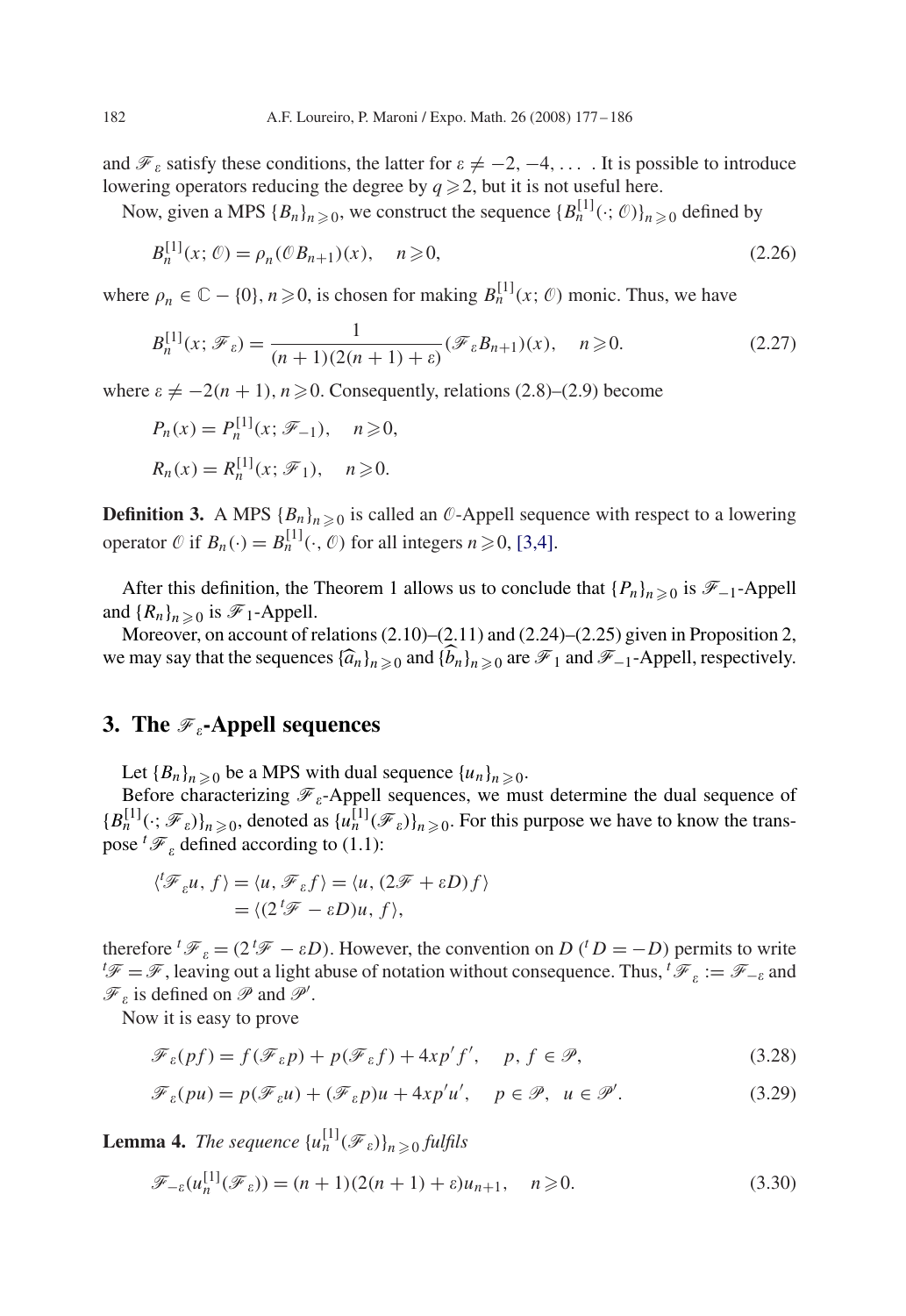**Proof.** Indeed, successively we have

$$
\langle u_n^{[1]}(\mathcal{F}_{\varepsilon}), B_m^{[1]}(x; \mathcal{F}_{\varepsilon}) \rangle = \delta_{n,m} \quad n, m \ge 0,
$$
  

$$
\langle u_n^{[1]}(\mathcal{F}_{\varepsilon}), \mathcal{F}_{\varepsilon}(B_{m+1}) \rangle = (n+1)(2(n+1)+\varepsilon)\delta_{n,m} \quad n, m \ge 0,
$$
  

$$
\langle \mathcal{F}_{-\varepsilon}(u_n^{[1]}(\mathcal{F}_{\varepsilon})), B_{m+1} \rangle = (n+1)(2(n+1)+\varepsilon)\delta_{n,m} \quad n, m \ge 0.
$$
 (3.31)

In particular,

$$
\langle \mathscr{F}_{-\varepsilon}(u_n^{[1]}(\mathscr{F}_{\varepsilon})) , B_{m+1} \rangle = 0, \quad m \geq n+1, \quad n \geq 0.
$$

This implies [11,12]

$$
\mathscr{F}_{-\varepsilon}(u_n^{[1]}(\mathscr{F}_{\varepsilon})) = \sum_{v=0}^{n+1} \lambda_{n,v} u_v, \quad n \geq 0,
$$

with  $\lambda_{n,v} = \langle \mathcal{F}_{-\varepsilon}(u_n^{[1]}(\mathcal{F}_{\varepsilon}))$ ,  $B_v \rangle$ ,  $0 \le v \le n + 1$ . Consequently, on account of (3.31), we obtain (3.30).  $\Box$ 

From this we obtain the result:

**Proposition 5.** The MPS  ${B_n}_{n\geqslant0}$  is a  $\mathcal{F}_\varepsilon$ -Appell sequence if and only if its dual sequence  ${u_n}_{n\geqslant 0}$  *fulfils* 

$$
u_n = \frac{1}{n! \, 2^n \left(1 + \frac{\varepsilon}{2}\right)_n} \mathscr{F}^n_{-\varepsilon}(u_0), \quad n \ge 0.
$$
\n
$$
(3.32)
$$

**Proof.** The condition is necessary. From (3.30), the sequence  $\{u_n\}_{n\geq 0}$  satisfies

$$
\mathcal{F}_{-\varepsilon}(u_n) = (n+1)(2(n+1)+\varepsilon)u_{n+1}, \quad n \ge 0.
$$
 (3.33)

In particular, for  $n = 0$ ,

$$
u_1 = \frac{1}{2 + \varepsilon} \mathscr{F}_{-\varepsilon} u_0.
$$

By recurrence, we easily get (3.32).

The condition is sufficient. From (3.32), it is easy to see that (3.33) is fulfilled. Therefore by comparing it with (3.30), we obtain

$$
\mathscr{F}_{-\varepsilon}(u_n^{[1]}(\mathscr{F}_{\varepsilon})) = \mathscr{F}_{-\varepsilon}u_n, \quad n \geq 0.
$$

The lowering operator  $\mathcal{F}_{\varepsilon}$  satisfies  $\mathcal{F}_{\varepsilon}(\mathcal{P}) = \mathcal{P}$ , and therefore  $\mathcal{F}_{-\varepsilon}$  is one-to-one on  $\mathcal{P}'$ .<br>We then get  $u^{[1]}(\mathcal{F}_{\varepsilon}) = u_n > 0$  whence the expected result We then get  $u_n^{[1]}(\mathcal{F}_{\varepsilon}) = u_n n \ge 0$ , whence the expected result.  $\square$ 

Now, our aim is to find all the polynomial sequences that are both orthogonal and  $\mathscr{F}_{\varepsilon}$ -Appell. See [\[1\]](#page-8-0) for considering the same problem with the operator *D*.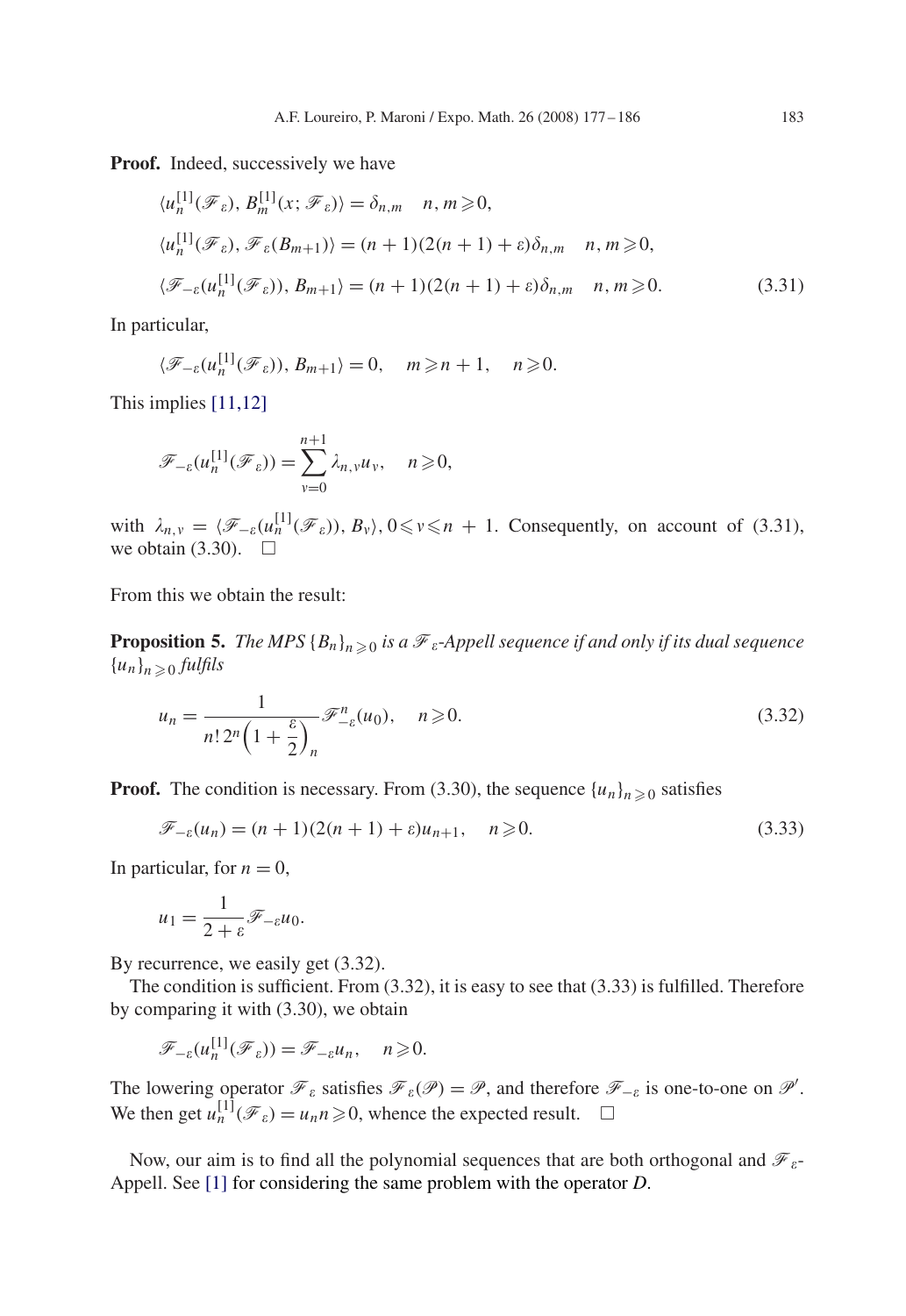### **4.** The  $\mathcal{F}_\varepsilon$ -Appell orthogonal sequences

In view of the characterisation of all the  $\mathcal{F}_{\varepsilon}$ -Appell orthogonal sequences, we present the following result.

**Theorem 6.** All the  $\mathcal{F}_{\varepsilon}$ -Appell orthogonal sequences are the Laguerre sequences with *parameter*  $\alpha = \varepsilon/2$ *, up to an affine transformation.* 

**Proof.** Assume that the MOPS  ${B_n}_{n \geq 0}$  is also a  $\mathcal{F}_\varepsilon$ -Appell sequence. Let  ${B_n, \gamma_{n+1}}_{n \geq 0}$  be its recurrence coefficients in accordance with (1.4). From (1.2) and (3.33), we get be its recurrence coefficients in accordance with (1.4). From (1.2) and (3.33), we get

$$
\mathcal{F}_{-\varepsilon}(B_n u_0) = \lambda_n B_{n+1} u_0, \quad n \ge 0,
$$
\n(4.34)

with

$$
\lambda_n := \lambda_n(\varepsilon) = \frac{(n+1)(2(n+1)+\varepsilon)}{\gamma_{n+1}}, \quad n \ge 0,
$$
\n(4.35)

Remark that  $\lambda_n \neq 0$ ,  $n \geq 0$ , since  $\varepsilon \neq -2(n+1)$ ,  $n \geq 0$ .<br>For  $n = 0$  in (4.34) we get

For  $n = 0$  in (4.34) we get

$$
\mathcal{F}_{-\varepsilon}u_0 = \lambda_0 B_1 u_0,\tag{4.36}
$$

which is equivalent to

$$
2(xu_0')' - \varepsilon u_0' = \lambda_0 B_1 u_0. \tag{4.37}
$$

For  $n = 1$  in Eq. (4.34), by taking into account (3.29) and (4.36), we get

$$
4xu_0' = A(x)u_0,
$$
\n(4.38)

where

$$
A(x) = \lambda_1 B_2(x) - \lambda_0 B_1^2(x) - 2 + \varepsilon.
$$
\n(4.39)

Differentiating both sides of (4.38) and using (4.37), we obtain

$$
(A(x) - 2\varepsilon)u'_0 = (2\lambda_0 B_1(x) - A'(x))u_0.
$$

Further, by eliminating  $u'_0$  between (4.38) and the last equation and by taking into account the reqularity of  $u_0$ , we finally get the regularity of  $u_0$ , we finally get

$$
(A(x) - 2\varepsilon)A(x) = 4x(2\lambda_0 B_1(x) - A'(x)).
$$
\n(4.40)

On the basis of (4.39) and (4.40), it is easily seen that  $\lambda_1 = \lambda_0$ , which implies

$$
\begin{cases} \lambda_0(\beta_0 - \beta_1)^2 = 8, \\ 4\beta_0 + \lambda_0 \gamma_1 (\beta_0 - \beta_1) = 0, \\ (\lambda_0 \gamma_1 + 2 + \varepsilon)(\lambda_0 \gamma_1 + 2 - \varepsilon) + 4\lambda_0 \beta_0 (\beta_0 - \beta_1) = 0. \end{cases}
$$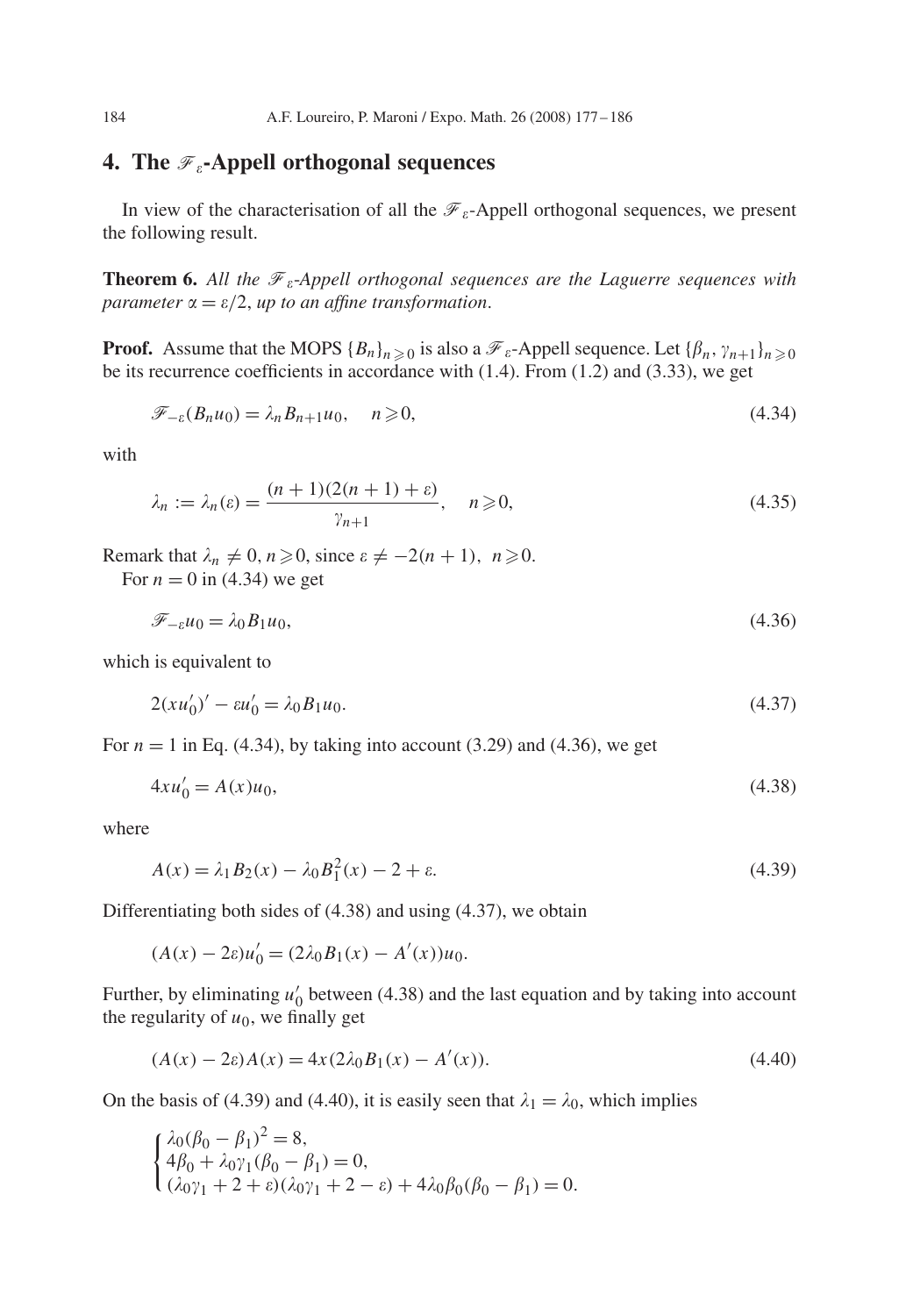<span id="page-8-0"></span>But  $\lambda_0 \gamma_1 = 2 + \varepsilon$  in view of (4.35) with  $n = 0$ . Whence

$$
\beta_1 = \left(1 + \frac{4}{2+\varepsilon}\right)\beta_0, \quad \beta_0 = \sqrt{\frac{2}{\lambda_0}}\left(1 + \frac{\varepsilon}{2}\right),
$$

and  $A(x) = -2\sqrt{2\lambda_0}x + 2\varepsilon$  where the last equalities are obtained up to a reflection.<br>Following (4.38), we deduce that  $u_0$  fulfils the functional differential equation Following (4.38), we deduce that  $u_0$  fulfils the functional differential equation

$$
(\Phi u_0)' + \Psi u_0 = 0,\t\t(4.41)
$$

with  $\Phi(x) = x$  and  $\Psi(x) = \sqrt{(\lambda_0/2)}x - (1 + (\varepsilon/2))$ .<br>Essentially (4.41) corresponds to the Laguerre function

Essentially (4.41) corresponds to the Laguerre functional Eq. (1.5) with  $\alpha = \varepsilon/2$  and up to the affine transformation  $\sqrt{(\lambda_0/2)}x$ .

**Remark 7.** With the following definition: a MOPS  ${B_n}_{n\geq 0}$  is called a  $\mathcal{F}_\varepsilon$ -classical sequence when  ${B_n^{[1]}}(\cdot; \mathcal{F}_\varepsilon)_{n\geq 0}$  is also orthogonal (Hahn property with respect to  $\mathcal{F}_\varepsilon$ ), the monic Laguerre sequence with parameter  $\varepsilon/2$  is a  $\mathcal{F}_{\varepsilon}$ -classical sequence since  $B_n^{[1]}(x; \mathcal{F}_{\varepsilon})=$  $B_n(x)$ ,  $n \ge 0$ , and the Laguerre form  $u_0$  fulfilling (4.36) is a  $\mathcal{F}_\varepsilon$ -classical form. It is well<br>known that the monic Hermite sequence possesses the same properties with respect to the known that the monic Hermite sequence possesses the same properties with respect to the operator *D*, [1].

#### **Acknowledgements**

The authors would like to thank the referee for his valuable comments.

The first author would also like to thank to FCT (Portugal) by the support given through POCI 2010 (Programa Operacional Ciência e Inovação 2010), with national and European Community structural funds.

## **References**

- [1] A. Angelescu, Sur les polynômes orthogonaux en rapport avec d'autres polynômes, Bull. de la Soc. de Sc. de Cluj Roumanie 1 (1921–1923) 44–59.
- [2] P. Appell, Sur une classe de polynômes, Ann. Sci. de l'Ecole Norm. Sup. (2) 9 (1880) 119–144.
- [3] Y. Ben Cheikh, On obtaining dual sequences via quasi-monomiality, Georgian Math. J. 9 (2002) 413–422.
- [4] Y. Ben Cheikh, Some results on quasi-monomiality, App. Math. and Comput. 141 (2003) 63–76.
- [5] T.S. Chihara, An Introduction to Orthogonal Polynomials, Gordon and Breach, New York, 1978.
- [6] W. Hahn, Über die jacobischen polynome und zwei verwandte polynomklassen, Math. Z. 39 (1935) 634–638.
- [7] P. Maroni, Sur la décomposition quadratique d'une suite de polynômes orthogonaux, I, Rivista di Mat. pura ed. Appl. 6 (1990) 19–53.
- [8] P. Maroni, Une théorie algébrique des polynômes orthogonaux, Application aux polynômes orthogonaux semi-classiques, in: C. Brezinski et al. (Eds.), Orthogonal Polynomials and their Applications, IMACS Ann. Comput. Appl. Math. 9 (1991) 95–130.
- [9] P. Maroni, Variations around classical orthogonal polynomials. Connected problems, Journal of Comput. Appl. Math. 48 (1993) 133–155.